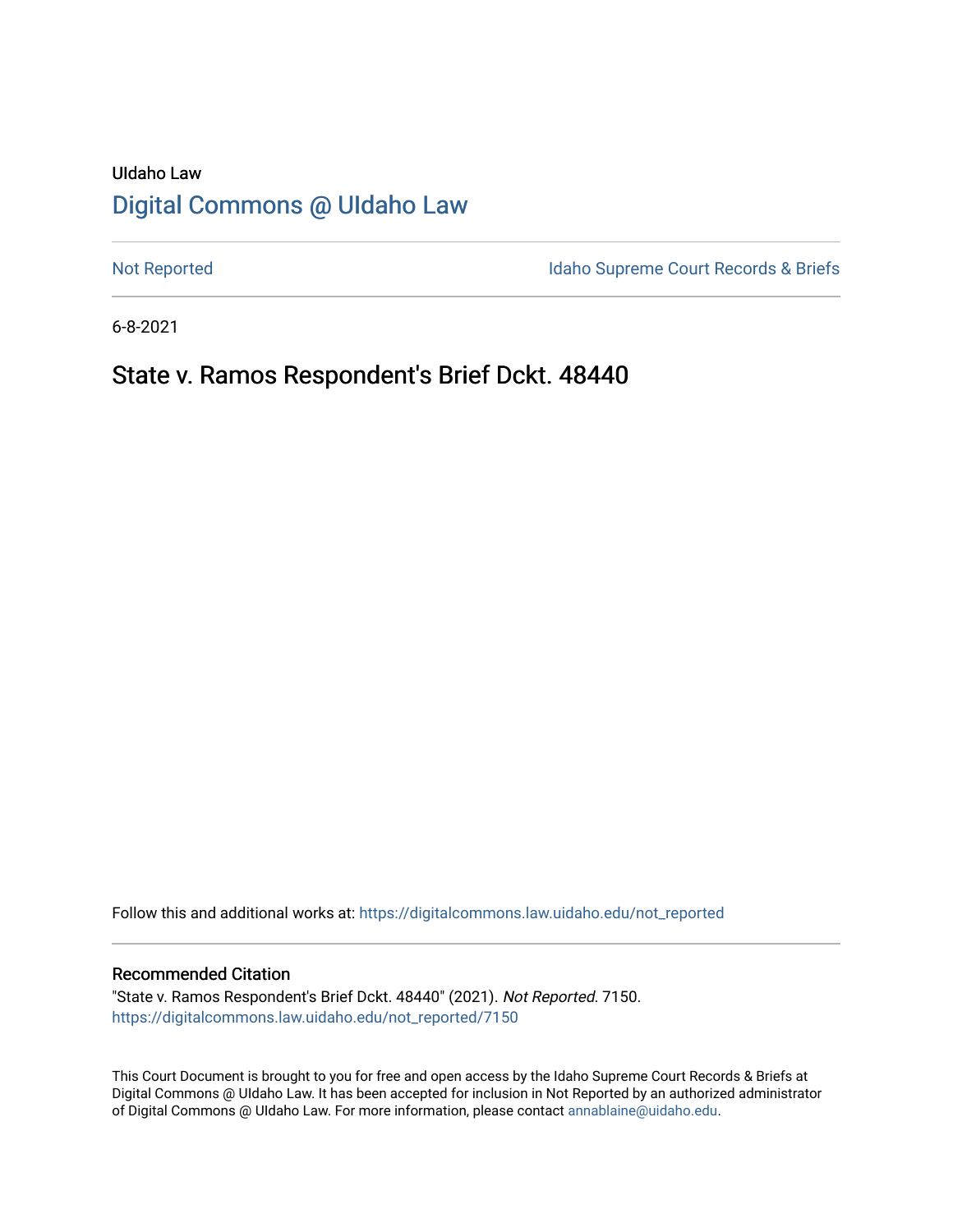Electronically Filed 6/8/2021 11:06 AM Idaho Supreme Court Melanie Gagnepain, Clerk of the Court By: Brad Thies, Deputy Clerk

#### **IN THE SUPREME COURT OF THE STATE OF IDAHO**

**STATE OF IDAHO, Plaintiff-Respondent, v. APRIL DAWN RAMOS, Defendant-Appellant. ) ) ) ) ) ) ) ) ) )**

**No. 48440-2020** 

**Bingham County Case No. CR06-19-3803** 

### **BRIEF OF RESPONDENT** \_\_\_\_\_\_\_\_\_\_\_\_\_\_\_\_\_\_\_\_\_\_\_\_

\_\_\_\_\_\_\_\_\_\_\_\_\_\_\_\_\_\_\_\_\_\_\_\_

### **APPEAL FROM THE DISTRICT COURT OF THE SEVENTH JUDICIAL DISTRICT OF THE STATE OF IDAHO, IN AND FOR THE COUNTY OF BINGHAM**

\_\_\_\_\_\_\_\_\_\_\_\_\_\_\_\_\_\_\_\_\_\_\_\_

### **HONORABLE DARREN B. SIMPSON District Judge**

\_\_\_\_\_\_\_\_\_\_\_\_\_\_\_\_\_\_\_\_\_\_\_\_

**LAWRENCE G. WASDEN Attorney General State of Idaho**

**COLLEEN D. ZAHN Deputy Attorney General Chief, Criminal Law Division**

**KACEY L. JONES Deputy Attorney General Criminal Law Division P. O. Box 83720 Boise, Idaho 83720-0010 (208) 334-4534 E-mail: ecf@ag.idaho.gov** 

**ATTORNEYS FOR PLAINTIFF-RESPONDENT**

**BRIAN R. DICKSON Deputy State Appellate Public Defender 322 E. Front St., Ste. 570 Boise, Idaho 83702 (208) 334-2712 E-mail: documents@sapd.state.id.us** 

**ATTORNEY FOR DEFENDANT-APPELLANT**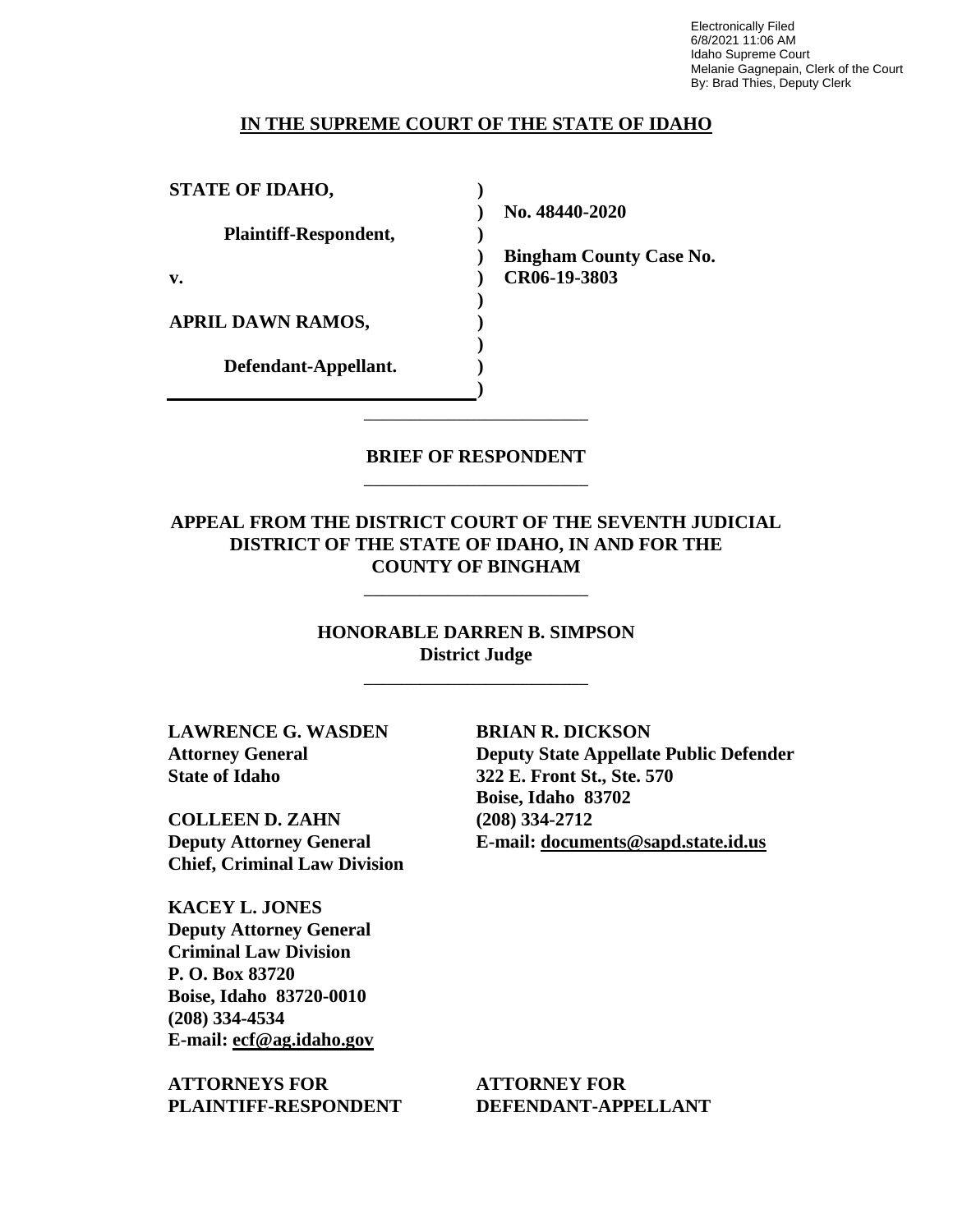# **TABLE OF CONTENTS**

|  |                | Ramos Has Failed To Show That The District Court Erred |  |
|--|----------------|--------------------------------------------------------|--|
|  | $\mathsf{A}$ . |                                                        |  |
|  | <b>B.</b>      |                                                        |  |
|  | C.             | The District Court Did Not Err When It Denied Ramos'   |  |
|  |                |                                                        |  |
|  |                |                                                        |  |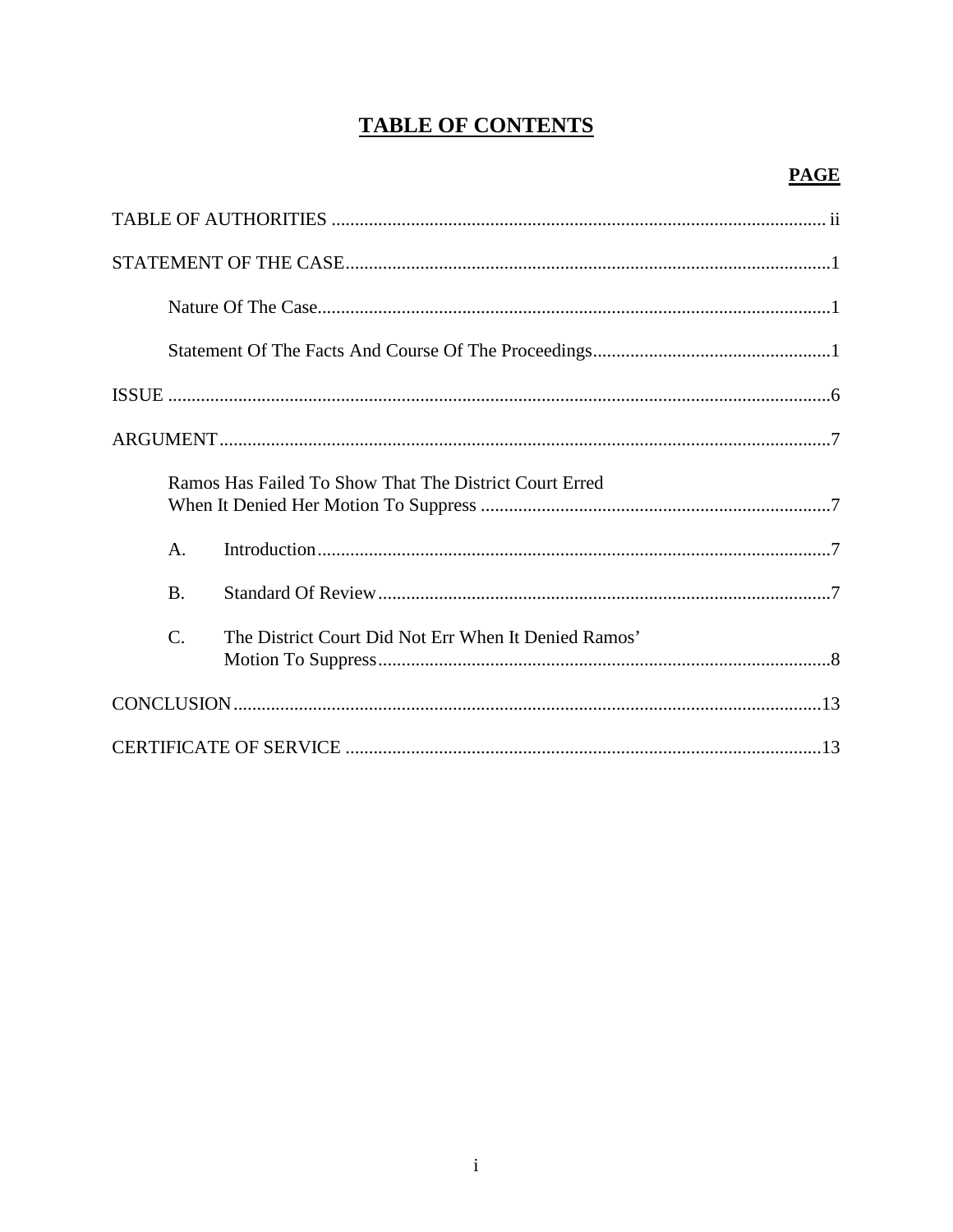# **TABLE OF AUTHORITIES**

| <b>CASES</b> | <b>PAGE</b> |
|--------------|-------------|
|              |             |
|              |             |
|              |             |
|              |             |
|              |             |
|              |             |
|              |             |
|              |             |
|              |             |
|              |             |
|              |             |
|              |             |
|              |             |
|              |             |
|              |             |
|              |             |
|              |             |
|              |             |
|              |             |
|              |             |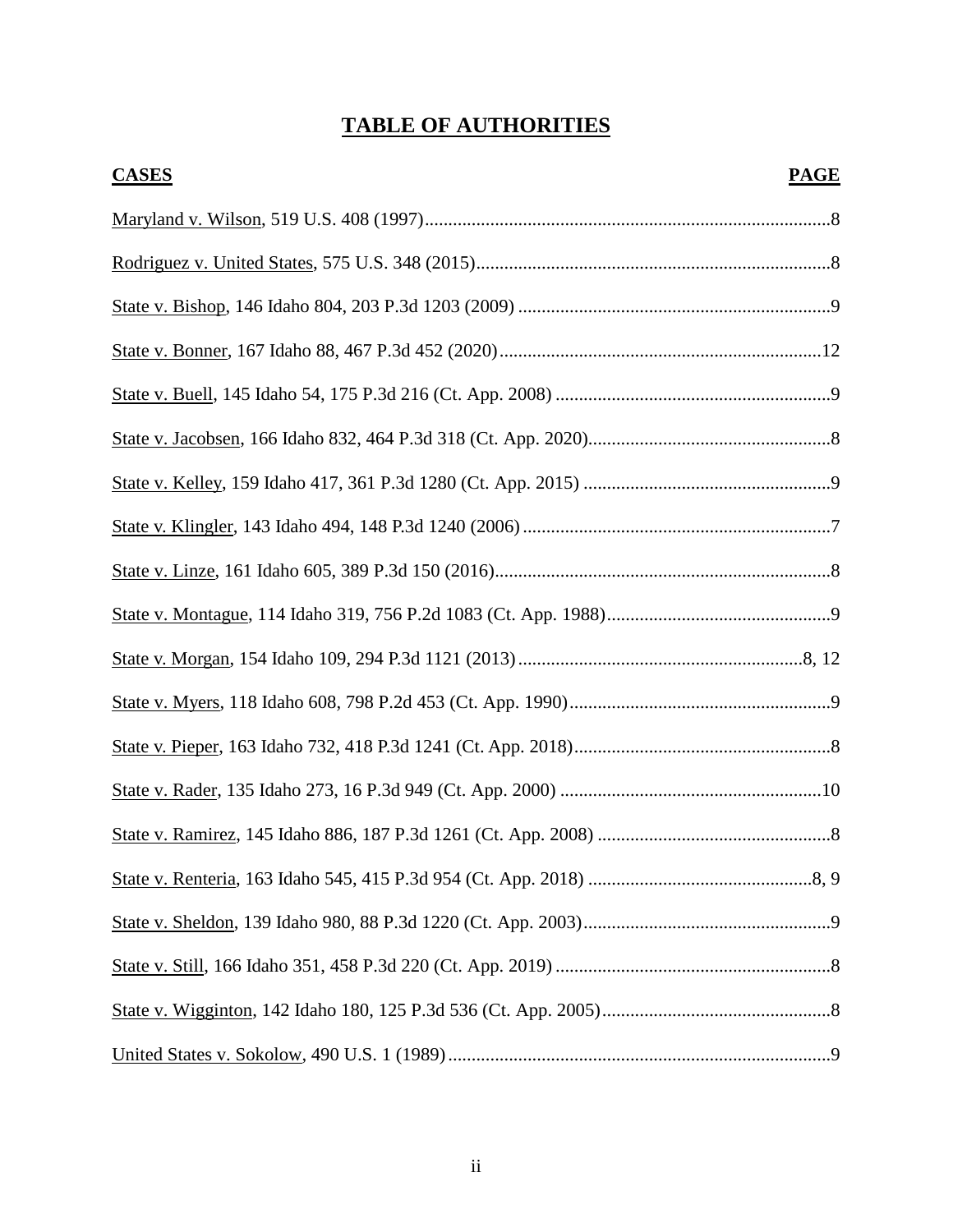#### STATEMENT OF THE CASE

#### Nature Of The Case

 $\overline{a}$ 

April Dawn Ramos appeals from her conviction for possession of methamphetamine. She challenges the denial of her motion to suppress.

#### Statement Of The Facts And Course Of The Proceedings

Law enforcement conducted a traffic stop of Ramos' vehicle for speeding. (PSI, p.8.) While one officer had Ramos perform standard field sobriety tests, another officer ran a drug dog around the vehicle. (PSI, p.8.) The drug dog alerted to the presence of drugs and a subsequent search of the vehicle revealed two baggies of methamphetamine, a needle, and a glass pipe. (PSI, p.8.) The state charged Ramos with possession of methamphetamine and possession of paraphernalia. (R., pp.31-32.)

Ramos filed a motion to suppress, arguing the traffic stop was "unreasonably prolonged" when the officer asked Ramos to perform standard field sobriety tests. (R., pp.48-52.) The state opposed Ramos' motion, arguing the officer had reasonable suspicion to investigate whether Ramos was impaired and therefore the stop was not unlawfully prolonged. (R., pp.62-66.)

The district court held a hearing on the motion. (See generally  $Tr^{1}$  $Tr^{1}$  $Tr^{1}$ ) Officer Lawrence Henrie, a trained drug recognition expert, testified that he initiated a traffic stop of a vehicle that was speeding at 37 miles per hour in a 30 mile per hour zone. (Tr., p.5, L.20 – p.8, L.11.) The vehicle "ran into a curb and then came back into the roadway and then parked on the side of the

<span id="page-4-0"></span><sup>&</sup>lt;sup>1</sup> Citations to "Tr." refer to the November 19, 2019 transcript of the motion to suppress hearing, which appears in the transcript electronic document on pages 2-54. Citations to any other transcript will refer to that transcript by date.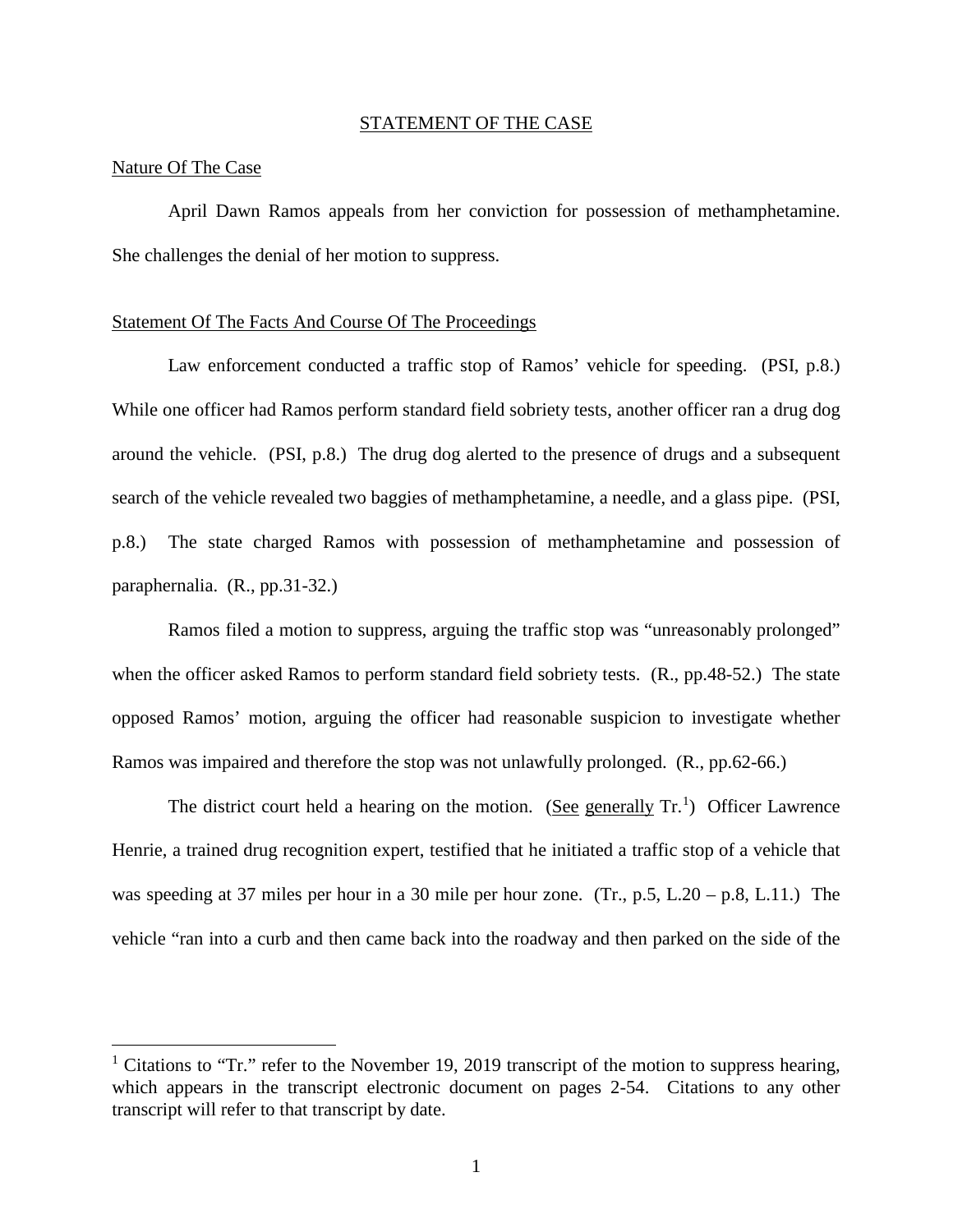road." (Tr., p.8, Ls.1[2](#page-5-0)-14; Ex. 1 (dash camera)  $\sim$ 1:05.<sup>2</sup>) Officer Henrie testified that he's "never had anyone run into a curb before when [he] was pulling them over" and "people who are not impaired generally don't run into a curb when they're pulling over to the side of the road." (Tr., p.11, L.24 – p.12, L.3.) The vehicle came to a stop at the entrance to a parking lot but Officer Henrie testified that it did not appear that it had been trying to turn into the parking lot; the vehicle struck the curb at an angle consistent with pulling over and not at an angle consistent with trying to make a 90-degree turn. (See Tr., p.12, L.13 – p.13, L.25; p.16, Ls.16-23.) As video of the traffic stop was shown at the hearing, Officer Henrie noticed that the vehicle struck the curb a second time but he testified he had not noticed that during the traffic stop. (Tr., p.11, Ls.15-19; p.14, Ls.3-8; see also Ex. 1 (dash camera), ~1:05-1:20.)

As Officer Henrie approached the vehicle, he observed the driver, Ramos, "leaning kind of out of the car" with her hand, which appeared to be shaking, outside the window. (Tr., p.19, L.22 – p.20, L3; Ex. 1 (body camera), ~0:25.) Based on her behavior and the fact that she struck the curb, Officer Henrie requested backup as he approached the vehicle. (Tr., p.22, Ls.12-17; Ex. 1 (body camera), ~0:26.) As soon as he reached the driver's window, Ramos began "uttering…rapidly" about why she struck the curb. (Tr., p.20, Ls.1-4; Ex. 1 (body camera), ~0:30.) Officer Henrie shined his flashlight into Ramos' eyes and noticed her pupils "were slow to react" and never fully constricted, which he testified was consistent with drug impairment. (Tr., p.20, Ls.12-24.) Officer Henrie asked Ramos for her license, registration, and proof of insurance; Ramos stated she did not have insurance (and had recently received a citation for no

 $\overline{a}$ 

<span id="page-5-0"></span> $2 \text{ At the hearing, both the body camera and dash camera videos were admitted on a single disk as }$ Exhibit 1. For consistency with the Appellant's brief, citations will refer to the videos as either (dash camera) or (body camera). (See Appellant's brief, p.2, n.2.)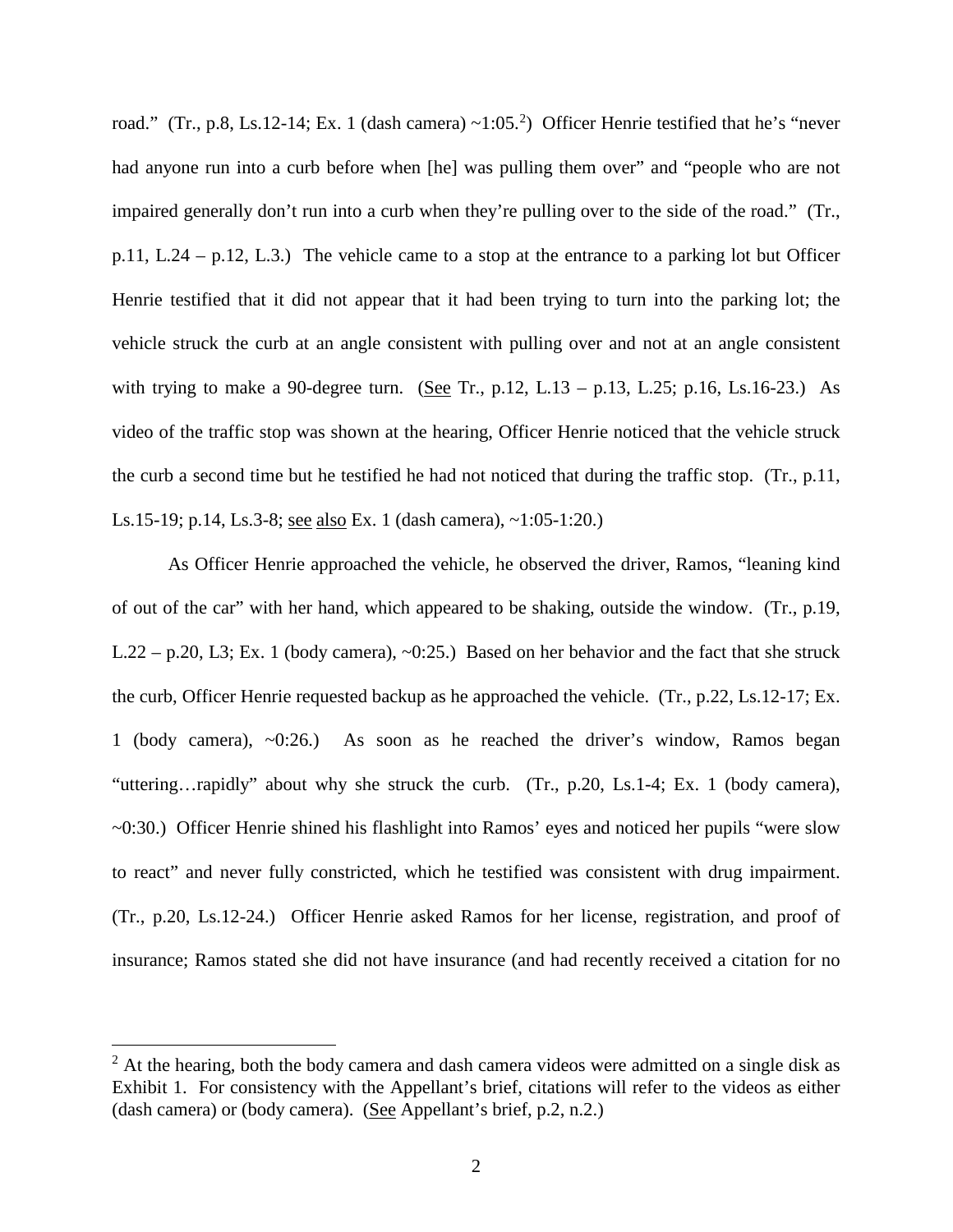insurance) and she was unable to locate her registration. (Tr., p.30, Ls.12-18; Ex. 1 (body camera), 0:40-2:20.) Officer Henrie noticed that Ramos appeared unable to multi-task; she was speaking rapidly throughout the encounter and seemed unable to respond to him and look for her documentation simultaneously. (Tr., p.21, Ls.1-18.)

Officer Henrie asked Ramos to exit the vehicle and he called in her information to dispatch. (See Tr., p.23, Ls.17-20; p.25, Ls.18-21; see also Ex. 1 (body camera), 2:20-2:57.) Officer Henrie heard back from dispatch with Ramos' information shortly thereafter. (Tr., p.25, L.22 – p.26, L.13; Ex. 1 (dash camera), ~4:10.) Officer Henrie testified that Ramos was having a hard time holding still, spinning her body around to point to the curb and "moving her arms continually" while they spoke. (Tr., p.25, Ls.3-9.)

Although he had not recognized her vehicle, Officer Henrie testified he recognized Ramos from previous encounters. (Tr., p.8, Ls.14-15; p.33, Ls.17-22.) He testified he has encountered Ramos "a handful of times…both sober and impaired," and could distinguish between when she was sober and when she was impaired. (Tr., p.8, Ls.18-24.) Officer Henrie testified that Ramos typically has a more relaxed demeanor than he observed during the stop. (Tr., p.23, Ls.1-10.) Ramos was speaking more rapidly than she does when she is sober. (Tr., p.39, Ls.19-23.) Additionally, Ramos' body movements were consistent with when she is under the influence, not when she is sober. (Tr., p.25, Ls.3-14.) Based on Ramos' driving pattern and behavior, in light of his prior encounters with her, Officer Henrie believed Ramos was impaired. (See Tr., p.19, L.19 – p.23, L.16; p.24, L.25 – p.25, L.14.)

Officer Henrie had Ramos perform standard field sobriety tests. (See Tr., p.26, L.14 – p.28, L.12; Ex.1 (body camera), 4:40-9:00.) He did not see any indicators of impairment during the horizontal gaze nystagmus, but testified that was typical of someone under the influence of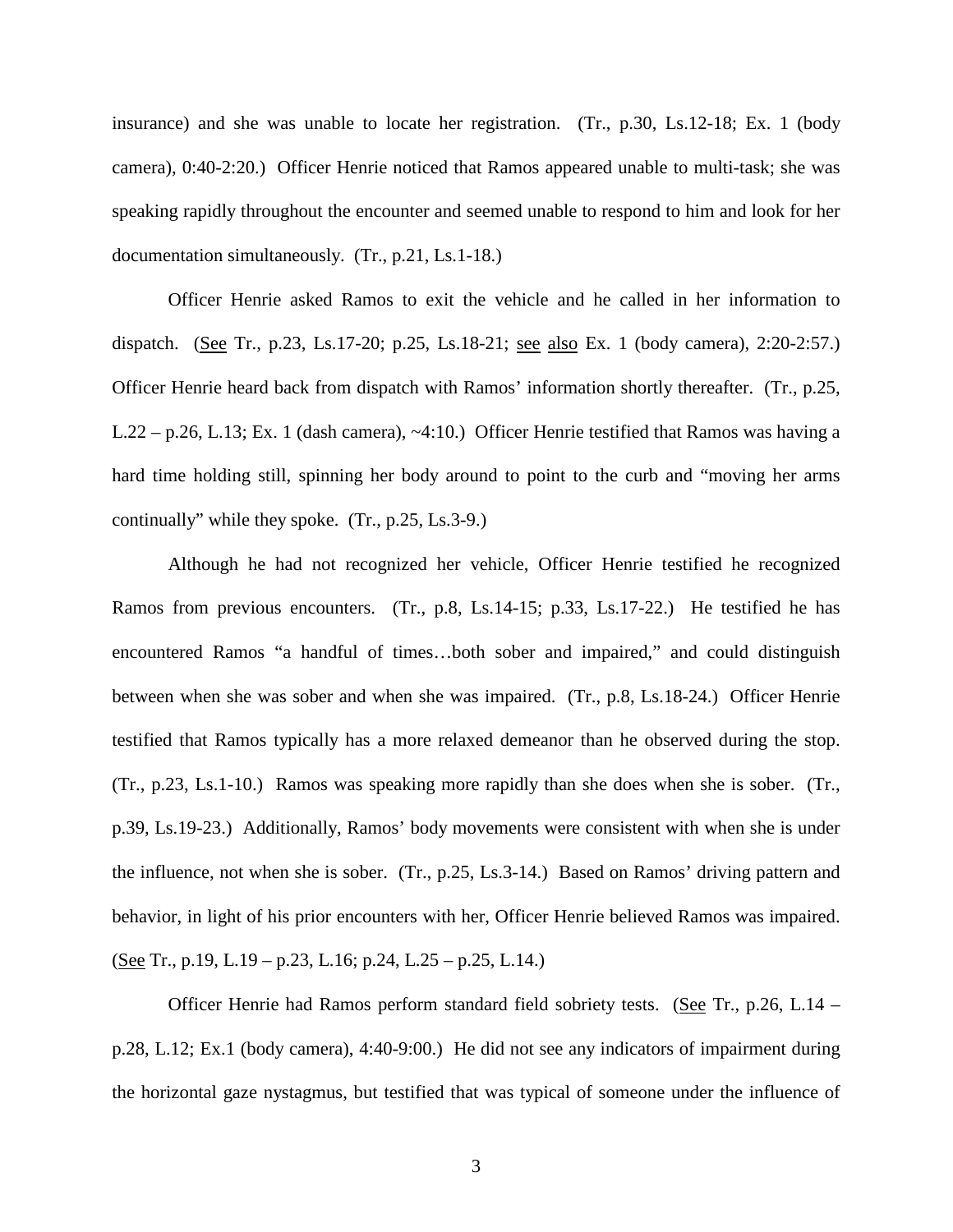certain types of drugs. (Tr., p.26, Ls.19-22.) He testified Ramos' "pupils were still showing the dilation" he noticed when she was in her vehicle and she was having a hard time holding her head still. (Tr., p.26, L.25 – p.27, L.2.) On the walk-and-turn test, Ramos "was unable to maintain the instruction stance," missed heel-to-toe, stepped off of the line, and asked if she was supposed to walk back after turning. (Tr.,  $p.27$ ,  $L.8 - p.28$ ,  $L.5$ .) On the one-leg stand, Ramos "was unable to keep her hands at her side." (Tr., p.28, Ls.7-12.) Ramos' performance was insufficient for Officer Henrie to continue investigating potential drug impairment. (See Tr., p.28, Ls.13-19.)

As Officer Henrie conducted the field sobriety tests, Officer Jerrod Miller, who arrived to assist, deployed his drug dog; the dog alerted to Ramos' vehicle in "[p]robably less than a minute" (Tr., p.41, Ls.14-15; p.43, Ls.11-13; p.44, Ls.2-10.) After the tests were completed, Deputy Miller informed Officer Henrie that the drug dog had alerted on Ramos' vehicle. (Tr., p.29, Ls.1-4; Ex. 1 (body camera), ~9:56.) Thereafter, the officers searched the vehicle and found drugs inside. (Tr., p.29, Ls.17-21; Ex. 1 (dash camera), 12:40-46:35.)

After taking the matter under advisement, the district court issued an order denying Ramos' motion to suppress. (R., pp.83-95; Tr., p.50, Ls.21-25.) The district court concluded that "Officer Henrie had before him a number of factors which gave him reason to suspect that Ramos might be driving in an impaired state": (1) Ramos struck the curb once and then a second time; (2) Ramos was leaning out of the vehicle as Officer Henrie approached; (3) Ramos was rapidly flicking a cigarette, which appeared to Officer Henrie to be gesturing; (4) Ramos began speaking immediately; (5) Ramos "continued to chatter, sometimes speaking over Henrie"; (6) "Henrie knew Ramos from prior interactions and noted her demeanor was more agitated than usual"; and (7) Ramos' pupils did not fully constrict. (R., p.91-92.) "These observations, based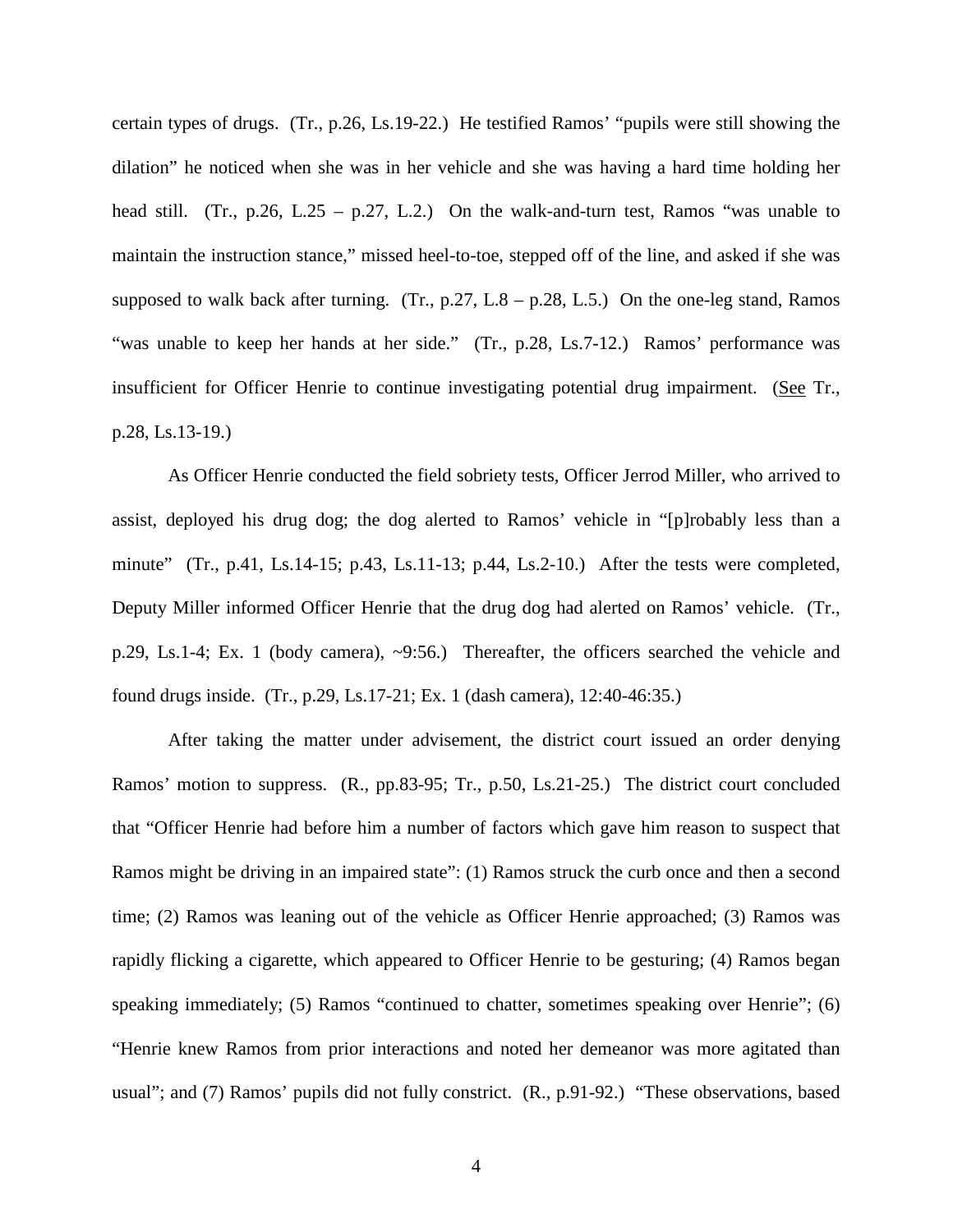on Officer Henrie's training, experience, and prior contacts with Ramos allowed Officer Henrie to reasonably infer that Ramos might be driving under the influence of narcotics." (R., p.92.) The district court addressed Ramos' argument that "many of her allegedly suspicious actions, such as driving up on the curb, speeding, and speaking rapidly," could be explained by nervousness rather than impairment and concluded that Officer Henrie's observation that "Ramos' pupils did not contract normally to a flashlight beam…together with his prior experience with Ramos, Ramos' difficulty controlling her vehicle, and her chattiness gave rise to a reasonable inference that Ramos was likely impaired." (R., p.93.)

Thereafter, Ramos entered a conditional guilty plea to possession of methamphetamine, specifically reserving her right to appeal the district court's denial of her motion to suppress, and the state dismissed the possession of paraphernalia charge. (R., pp.114-25; 7/28/2020 Tr., p.12, L.4 – p.13, L.2.) The district court sentenced Ramos to seven years with three years fixed, and suspended the sentence. (R., pp.146-48; 11/2/2020 Tr., p.18, Ls.17-19.) Ramos filed a timely notice of appeal. (R., pp.154-55, 162-65.)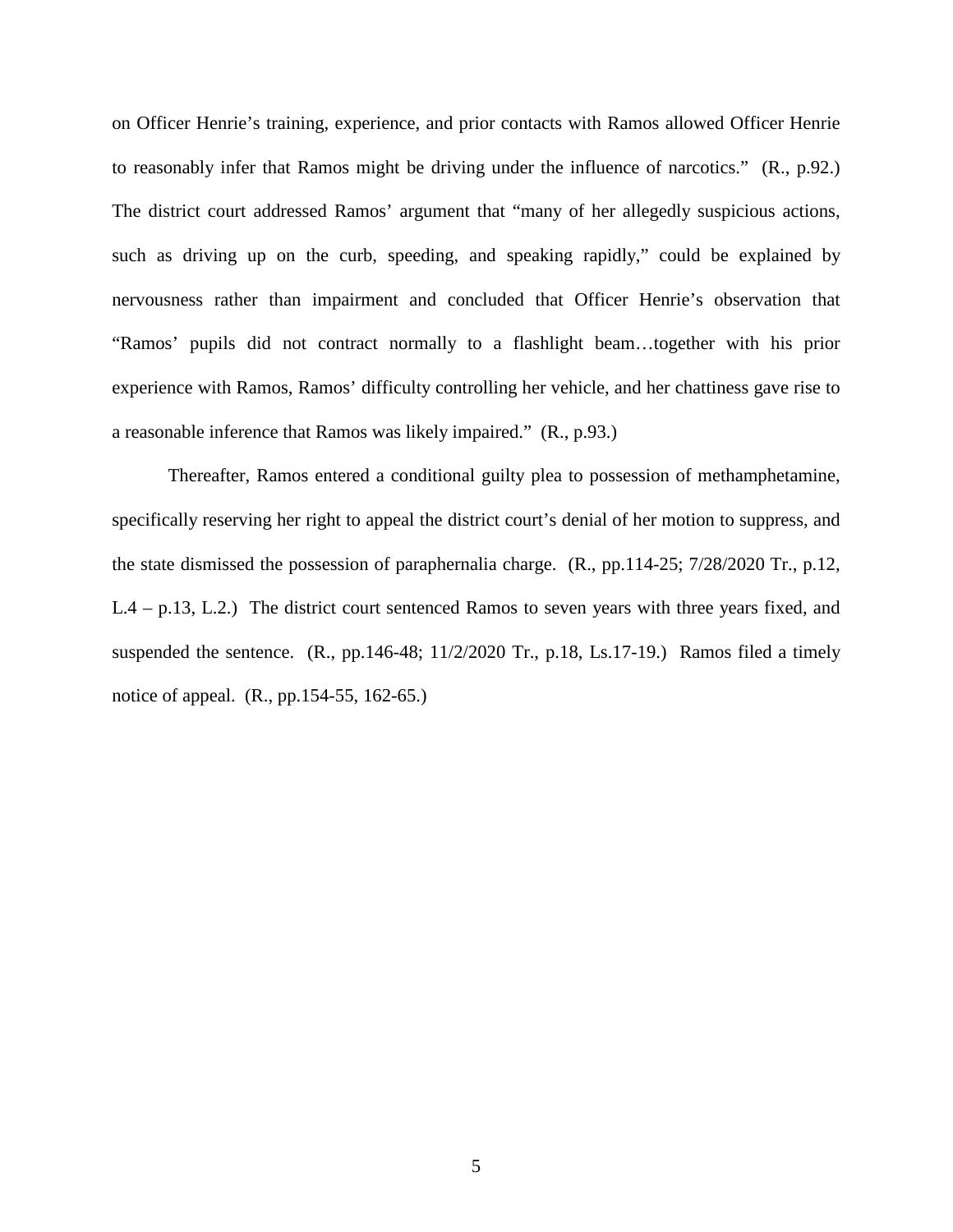## ISSUE

Ramos states the issue on appeal as:

Whether the district court erred by considering facts not known [to] the officer at the time when evaluating whether he had reasonable suspicion to extend a traffic stop to conduct field sobriety tests.

(Appellant's brief, p.6.)

The state rephrases the issue as:

Has Ramos failed to show that the district court erred when it denied her motion to suppress?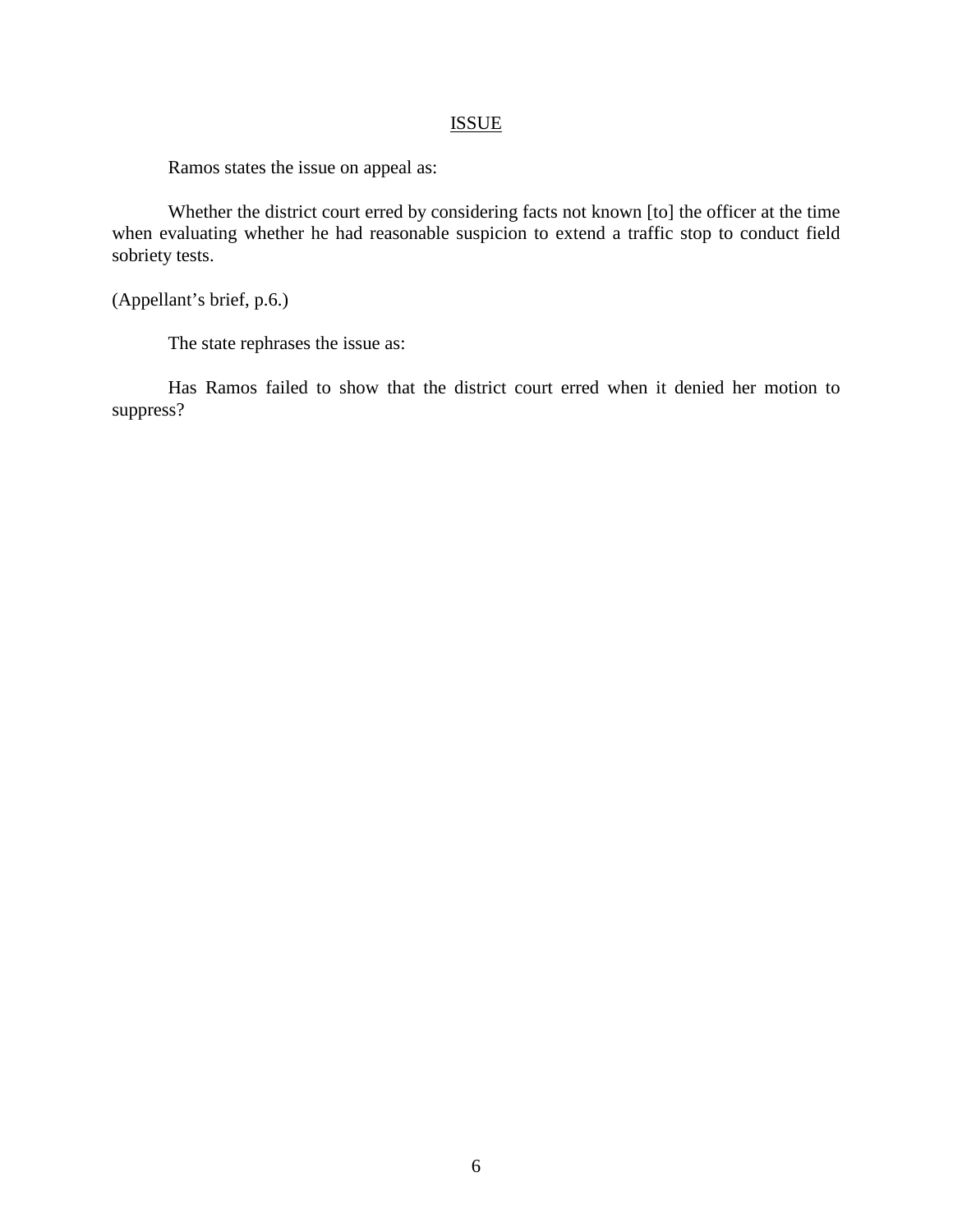#### ARGUMENT

# Ramos Has Failed To Show That The District Court Erred When It Denied Her Motion To **Suppress**

#### A. Introduction

Ramos argues that the district court erred in its order denying her motion to suppress by considering facts that were not known to the officer at the time of the traffic stop: (1) that Ramos struck the curb a second time; and (2) that Ramos' pupils did not fully constrict during the field sobriety tests.<sup>[3](#page-10-0)</sup> (Appellant's brief, pp.7-10.) Ramos has failed to show reversible error. The officer was aware of Ramos' pupil dilation prior to conducting the field sobriety tests. Further, although he did not know she struck the curb a second time, the officer observed Ramos strike the curb once when pulling over. The district court's reference to the second strike was not determinative in its conclusion that Officer Henrie had reasonable suspicion. Nonetheless, if the district court erred by considering the second strike, reversal is not warranted. The totality of the circumstances known to the officer at the time demonstrate that he had reasonable suspicion to investigate whether Ramos had been driving while impaired.

#### B. Standard Of Review

 $\overline{a}$ 

The standard of review of a suppression motion is bifurcated. When a decision on a motion to suppress is challenged, the appellate court accepts the trial court's findings of fact that are supported by substantial evidence, but freely reviews the application of constitutional principles to those facts. State v. Klingler, 143 Idaho 494, 496, 148 P.3d 1240, 1242 (2006). "At a suppression hearing, the power to assess the credibility of witnesses, resolve factual conflicts,

<span id="page-10-0"></span><sup>&</sup>lt;sup>3</sup> Ramos does not otherwise challenge the district court's denial of her motion to suppress, nor does she argue that Officer Henrie lacked reasonable suspicion to conduct the field sobriety tests.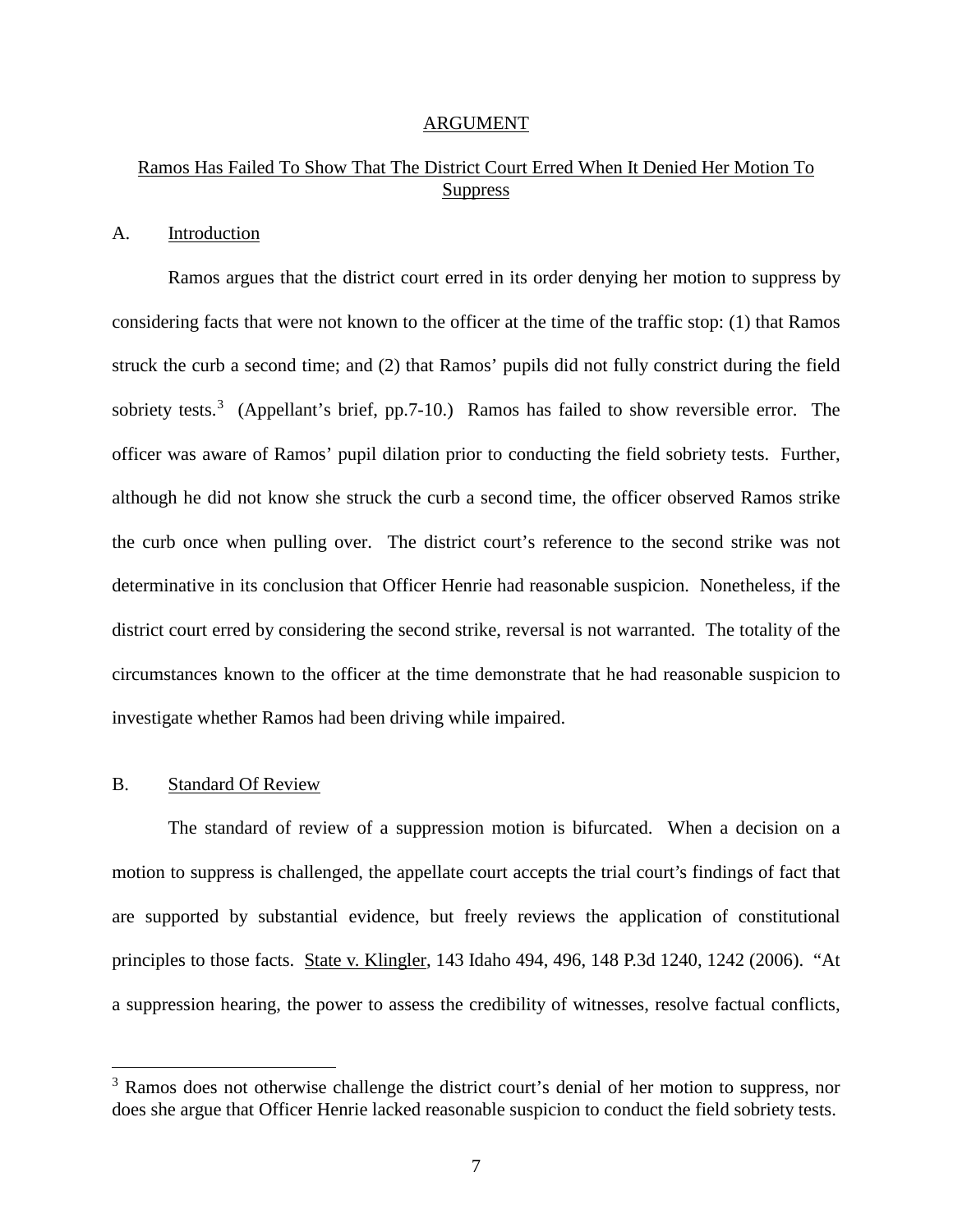weigh evidence, and draw factual inferences is vested in the trial court." State v. Pieper, 163 Idaho 732, 734, 418 P.3d 1241, 1243 (Ct. App. 2018). "Determinations of reasonable suspicion are reviewed de novo." State v. Morgan, 154 Idaho 109, 111, 294 P.3d 1121, 1123 (2013).

#### C. The District Court Did Not Err When It Denied Ramos' Motion To Suppress

"Under the Fourth Amendment, an officer may stop a vehicle to investigate possible criminal behavior if there is a reasonable and articulable suspicion that the vehicle is being driven contrary to traffic laws." State v. Still, 166 Idaho 351, \_\_\_, 458 P.3d 220, 223 (Ct. App. 2019). "An officer may also require the occupants to exit the vehicle during a traffic stop." State v. Jacobsen, 166 Idaho 832, 834, 464 P.3d 318, 320 (Ct. App. 2020) (citing Maryland v. Wilson, 519 U.S. 408, 412 (1997)). However, the traffic stop must be temporary and "last no longer than necessary to effectuate" the purpose of the stop. Rodriguez v. United States, 575 U.S. 348, 354 (2015); see also State v. Ramirez, 145 Idaho 886, 889, 187 P.3d 1261, 1264 (Ct. App. 2008). "The stop remains a reasonable seizure while the officer diligently pursues the purpose of the stop, to which that reasonable suspicion is related. However, should the officer abandon the purpose of the stop, the officer no longer has that original reasonable suspicion supporting his actions." State v. Linze, 161 Idaho 605, 609, 389 P.3d 150, 154 (2016).

That being said, "the justification for the detention of a motorist is not permanently fixed at the moment the traffic stop is initiated." State v. Wigginton, 142 Idaho 180, 183, 125 P.3d 536, 539 (Ct. App. 2005). "Subsequent observations and events can give rise to legitimate reasons for investigation of criminality differing from that which initially prompted the stop." State v. Renteria, 163 Idaho 545, 550, 415 P.3d 954, 959 (Ct. App. 2018). "[A]ny routine traffic stop might turn up suspicious circumstances, which could justify an officer asking questions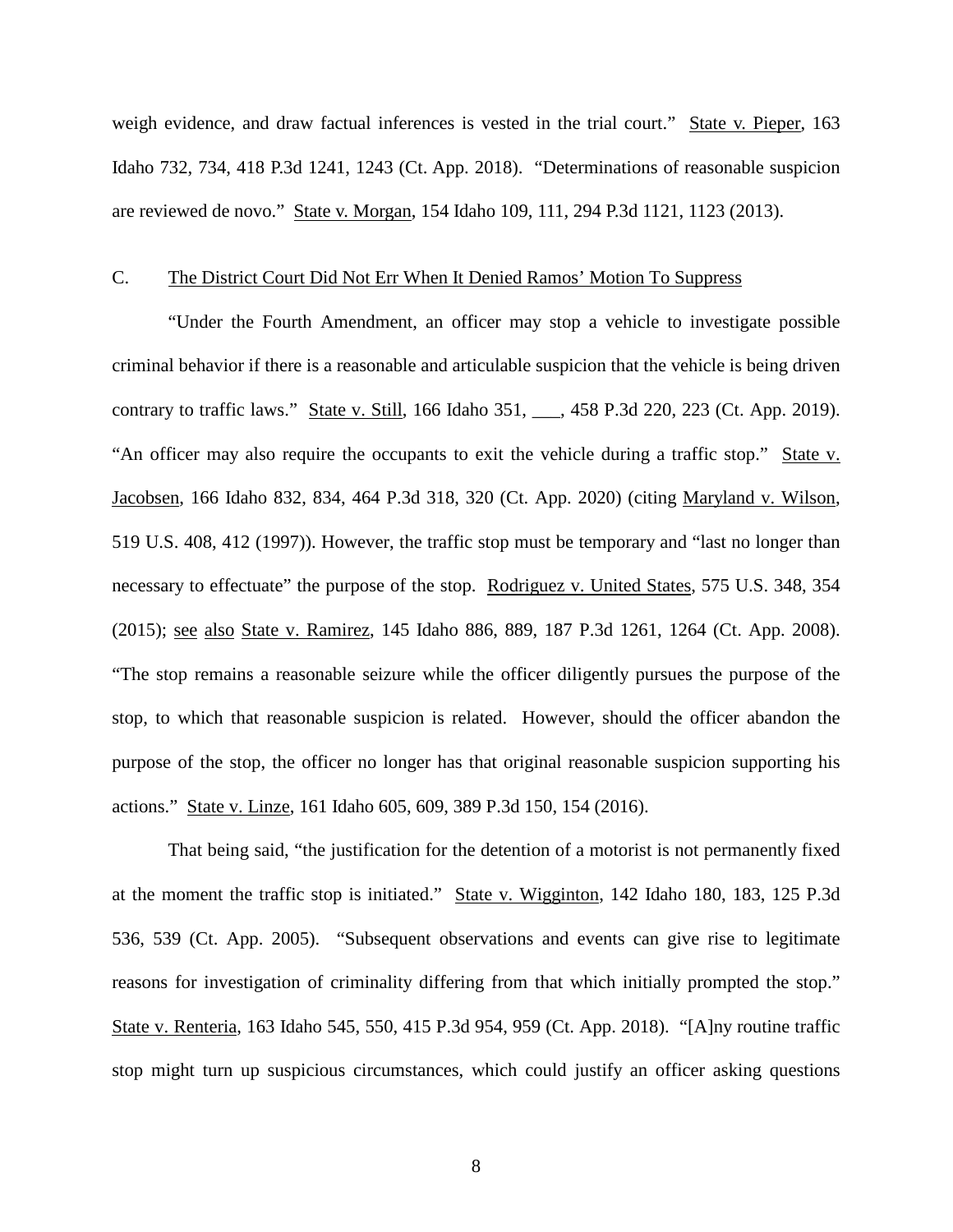unrelated to the stop. The officer's observations, general inquiries, and events succeeding the stop may—and often do—give rise to legitimate reasons for particular lines of inquiry and further investigation by an officer." State v. Myers, 118 Idaho 608, 613, 798 P.2d 453, 458 (Ct. App. 1990). "If officers acquire reasonable suspicion of other crimes during the course of a traffic investigation … they may investigate those crimes." Renteria, 163 Idaho at 550, 415 P.3d at 959; see also State v. Buell, 145 Idaho 54, 56, 175 P.3d 216, 218 (Ct. App. 2008) (noting that field sobriety tests may be conducted during an otherwise permissible detention if justified by reasonable suspicion).

Evidence sufficient to establish reasonable suspicion is "less than that necessary to establish probable cause" but requires "more than a mere hunch." State v. Bishop, 146 Idaho 804, 811, 203 P.3d 1203, 1210 (2009). Reasonable suspicion must be based on specific, articulable facts and the rational inferences that can be drawn from those facts. Id. Whether an officer possessed reasonable suspicion is evaluated based on the totality of the circumstances known to the officer. State v. Sheldon, 139 Idaho 980, 983, 88 P.3d 1220, 1223 (Ct. App. 2003). "[A]n officer may draw reasonable inferences from the facts in his possession, and those inferences may be informed by the officer's experience and law enforcement training." State v. Montague, 114 Idaho 319, 321, 756 P.2d 1083, 1085 (Ct. App. 1988).

In determining whether an officer had reasonable suspicion, this Court "considers the totality of the circumstances rather than viewing individual facts in isolation." State v. Kelley, 159 Idaho 417, 424, 361 P.3d 1280, 1287 (Ct. App. 2015). "Even where any individual factor 'is not by itself proof of any illegal conduct and is quite consistent with innocent' conduct, a court may nonetheless conclude that the factors amount to reasonable suspicion when taken together." Id. (quoting United States v. Sokolow, 490 U.S. 1, 9-10 (1989)). "[T]he existence of alternative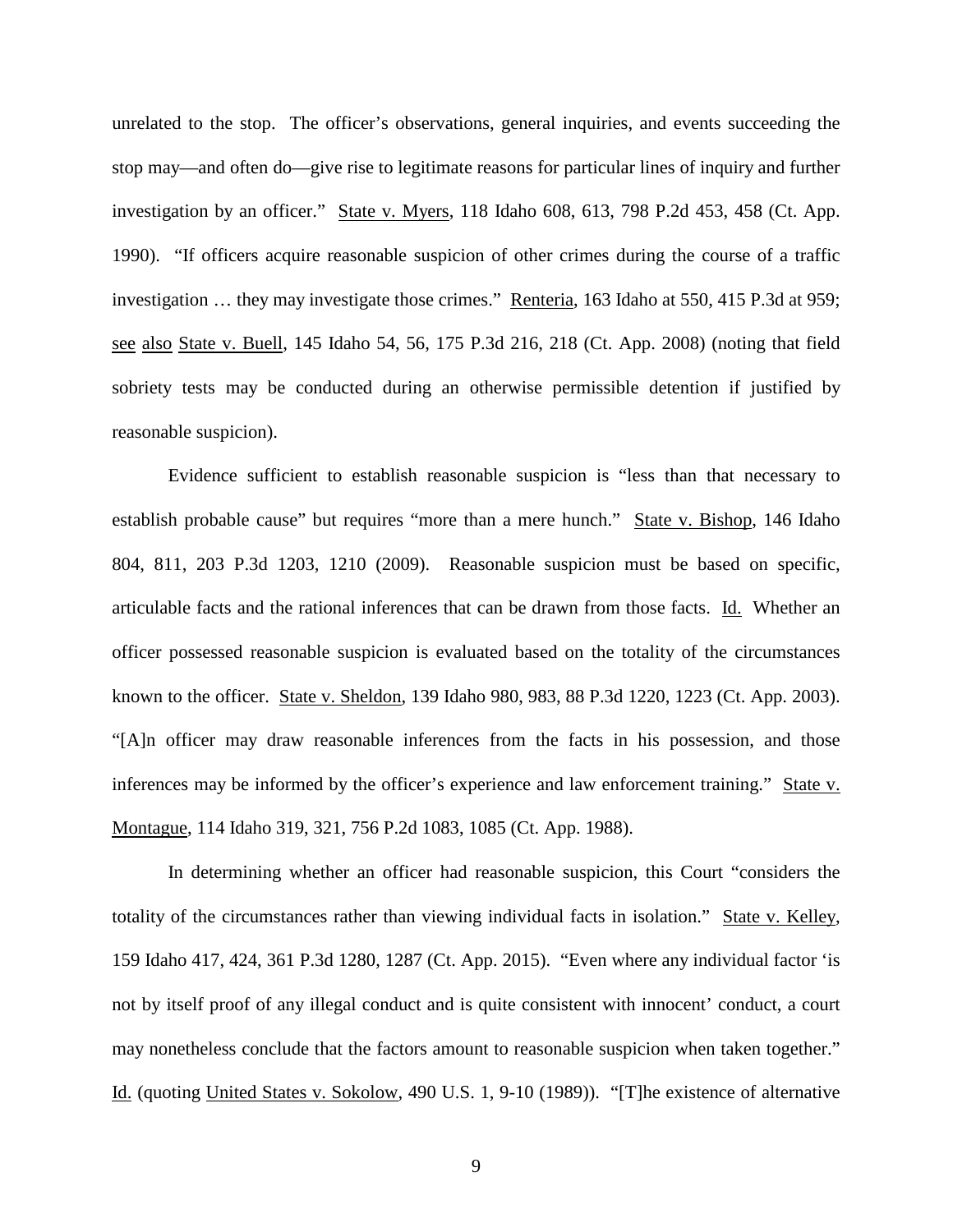innocent explanations of the circumstances does not negate the fact that the officer had reasonable suspicion that a crime might have been committed." State v. Rader, 135 Idaho 273, 276, 16 P.3d 949, 952 (Ct. App. 2000).

Officer Henrie had reasonable suspicion to conduct field sobriety tests. As the district court noted, Officer Henrie observed Ramos speeding. (R., p.85; Tr., p.8, Ls.10-11.) When he activated his overhead lights, Ramos struck the curb as she was pulling over. (R., pp.85, 91-92; Tr., p.8, Ls.12-14.) Before Officer Henrie reached the vehicle, Ramos was leaning towards the window with her hand outside, apparently shaking or gesturing rapidly. (R., pp.85, 92; Tr., p.19, L.22 – p.20, L.3.) Once Officer Henrie made contact with Ramos, she immediately began speaking rapidly and often over him. (R., pp.85-86, 92; Tr., p.20, Ls.1-4.) She had trouble multi-tasking and would stop searching for her documentation to respond to Officer Henrie's questions. (Tr., p.21, Ls.1-18.) Officer Henrie, who was familiar with Ramos both sober and under the influence, testified that Ramos was not acting normally or speaking as she would if she were sober and he suspected she was impaired. (R., pp.86, 92; Tr., p.23, Ls.1-10; p.39, Ls.19- 23.) When Officer Henrie shined his flashlight in her eyes, he noticed that Ramos' pupils did not fully constrict, which indicated to him that she was under the influence of drugs. (R., pp.86, 92; Tr., p.20, Ls.12-24.) All of these factors, known to Officer Henrie at the time of the traffic stop, were sufficient to give rise to a reasonable suspicion that Ramos was impaired. Therefore, the district court did not err when it denied Ramos' motion to suppress.

Ramos asserts that the district court erred by considering two facts not known to Officer Henrie prior to asking Ramos to perform the field sobriety tests: (1) that Ramos struck the curb a second time; and (2) that Ramos' pupils did not completely constrict during the sobriety tests. (Appellant's brief, pp.9-10.) First, the fact that Ramos' pupils did not constrict during the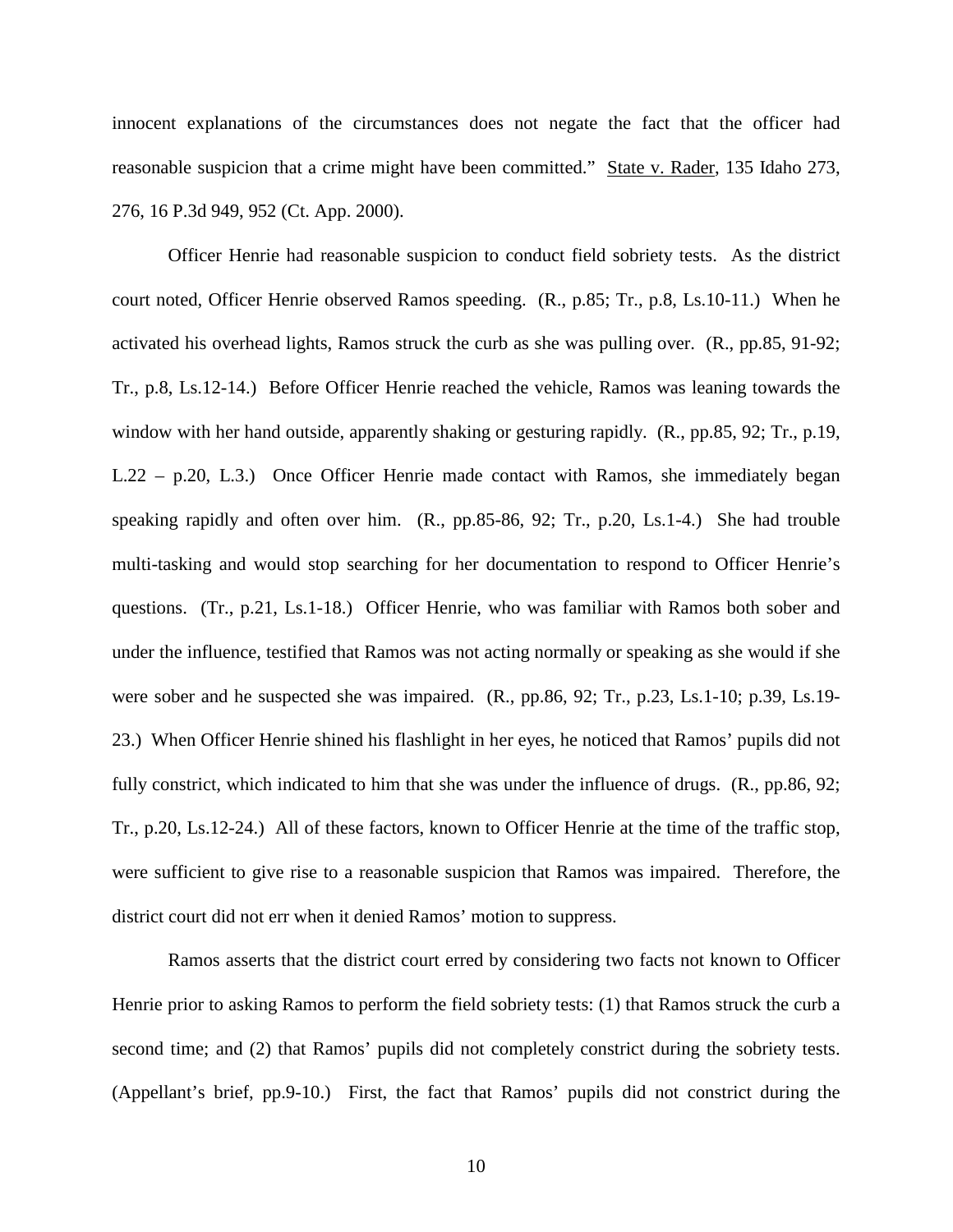sobriety tests was not a fact unknown to Officer Henrie; Ramos' pupil dilation at that time was merely a continuation of the pupil dilation that the officer recognized earlier in the stop. Second, the fact that Ramos hit the curb a second time was merely further evidence of Ramos' difficulty controlling her vehicle driving that Officer Henrie noticed at the time of the stop. Even if the district court erred by considering information not known to the officer at the time, the totality of the circumstances demonstrate that Officer Henrie had reasonable suspicion to investigate whether Ramos had been driving while impaired.

First, Ramos is incorrect that her pupil dilation during the field sobriety test was a fact unknown to Officer Henrie before he conducted the field sobriety tests. Officer Henrie testified that Ramos' pupils did not constrict when he shined the flashlight in her eyes while she was sitting in the vehicle. (Tr., p.20, Ls.12-24.) He testified that later, when he was conducting the field sobriety tests, "[t]he pupils were still showing the same dilation that [he] was talking about, that [he] saw inside the car." (Tr., p.26, L.25 – p.27, L.1.) The district court's findings of fact reflect Officer Henrie's testimony: "Officer Henrie shined his flashlight into Ramos's eyes and noted that her pupils constricted very slowly. He testified that Ramos's eyes never fully constricted, even during his later field sobriety testing." (R., p.86.) Officer Henrie knew that Ramos' pupils never fully constricted prior to the field sobriety tests; the fact that her pupils remained dilated throughout the traffic stop is not a new fact that was unknown to the officer. Ramos has failed to show clear error in that factual finding.

Second, although Officer Henrie did not observe the fact that Ramos struck the curb a second time until he watched his video, that fact merely reinforces the observation already made by Officer Henrie—that Ramos had difficulty controlling her vehicle as she pulled over. Officer Henrie observed Ramos strike the curb forcefully as she was pulling over and he testified that it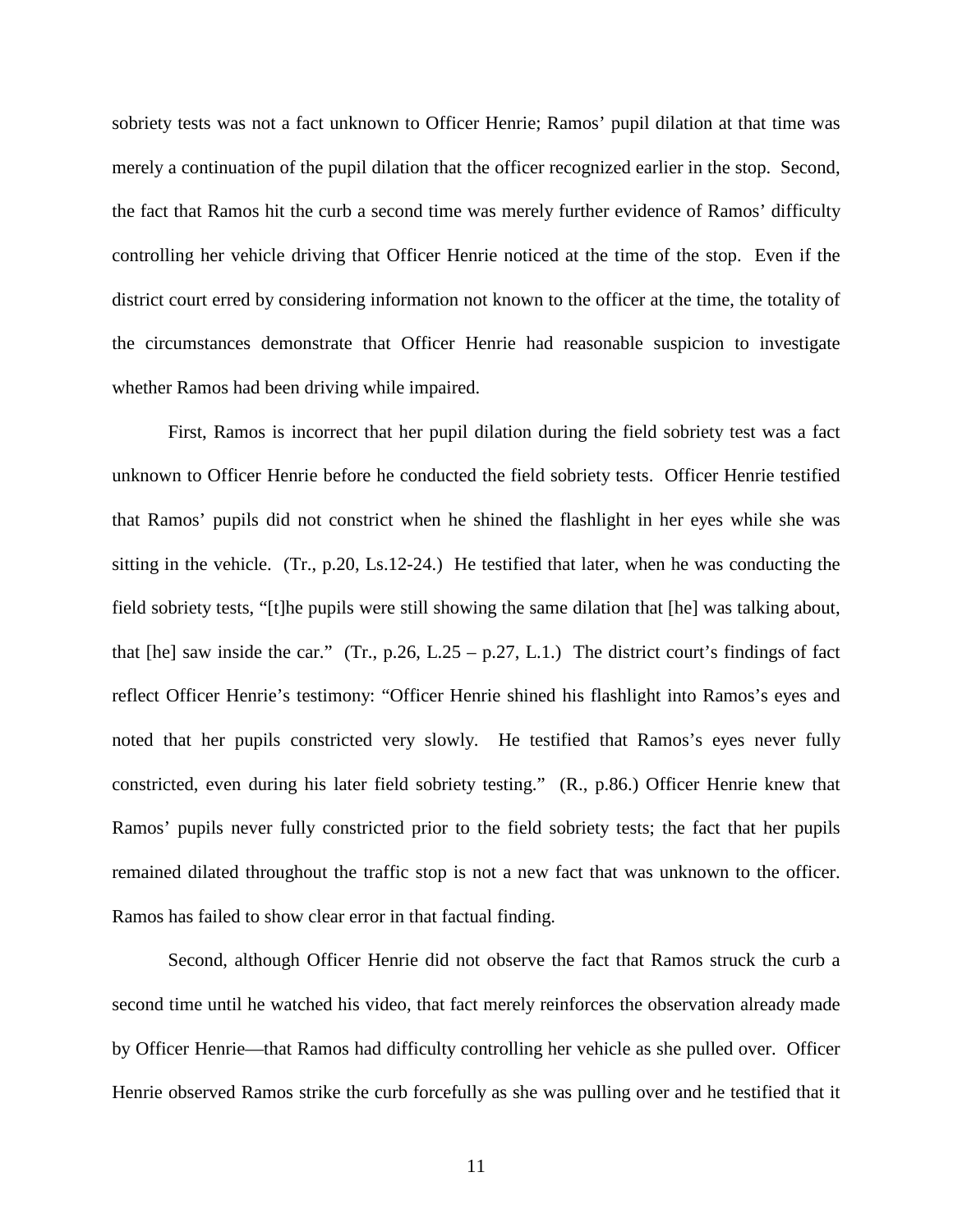raised his concerns that she may be impaired. (Tr., p.8, Ls.12-14.) The district court recognized that Ramos' "difficulty controlling her vehicle" supported Officer Henrie's reasonable suspicion. (R., p.93.) The district court's finding that Ramos' right passenger tire went up on the curb again as the vehicle came to a stop, which is demonstrated by the video but was not noticed by Officer Henrie at the time, does not change the reasonable suspicion calculus, in light of the earlier strike that the officer noticed.

Even if the district court erred by considering that Ramos struck the curb a second time, it did not err when it denied Ramos' motion to suppress. Ramos does argue that Officer Henrie lacked reasonable suspicion but argues only that "the decision is tainted and should be reversed." (Appellant's brief, p.10.) However, this Court reviews reasonable suspicion de novo based on the totality of the circumstances; therefore reversal is not necessary. See Morgan, 154 Idaho at 111, 294 P.3d at 1123; State v. Bonner, 167 Idaho 88, 93, 467 P.3d 452, 457 (2020). As discussed above, the district court identified numerous unchallenged facts and circumstances that supported Officer Henrie's reasonable suspicion that Ramos was impaired. Even excluding the fact that Ramos struck the curb a second time or that her pupils remained dilated throughout the sobriety tests, the information known to Officer Henrie was sufficient to give rise to reasonable suspicion that Ramos was impaired. As the district court concluded, Officer Henrie observed "that Ramos' pupils did not contract normally to his flashlight beam. This observation, together with his prior experience with Ramos, Ramos' difficulty controlling her vehicle, and her chattiness gave rise to a reasonable inference that Ramos was likely impaired." (R., p.93.) That conclusion, based on facts known to Officer Henrie at the time, is not erroneous.